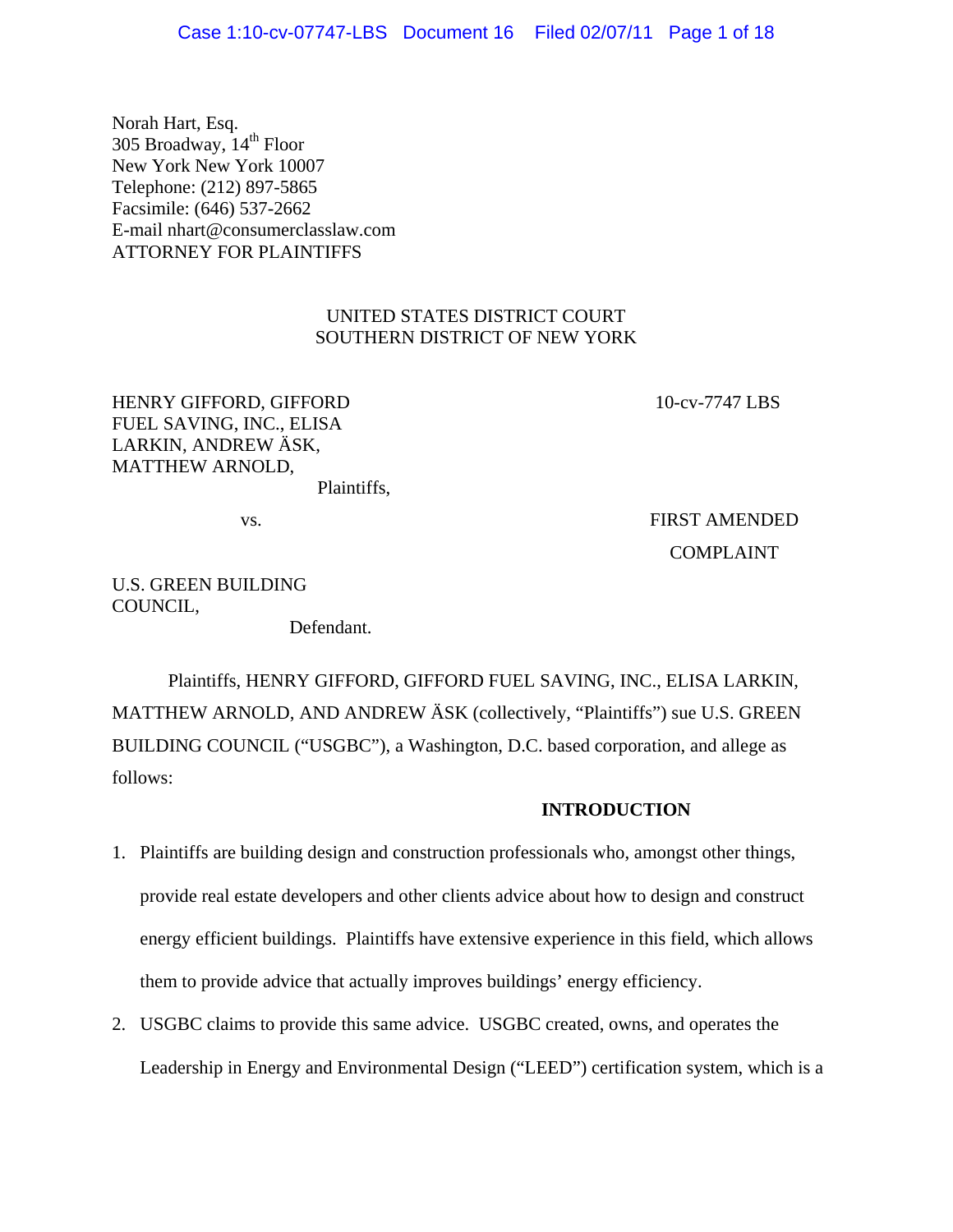#### Case 1:10-cv-07747-LBS Document 16 Filed 02/07/11 Page 2 of 18

product that purports to certify buildings as being designed and constructed in an environmentally friendly manner. USGBC receives massive fees from the owners of buildings seeking LEED certification. And USGBC represents the approximately 140,000 design professionals who it has certified as being able to advise real estate developers and other consumers on how to design a LEED building. In effect, USGBC sponsors and represents a billion-dollar building design business.

- 3. USGBC claims that buildings certified as LEED buildings are more energy efficient than non-LEED buildings: USGBC advertises that buildings "certified under the U.S. Green Building Council's [LEED] certification system are, on average, performing 25-30% better than non-[LEED] certified buildings in terms of energy-use." Similarly, USGBC's advertisements claim that LEED "provid[es] third-party verification that a building or community was designed and built using strategies aimed at improving performance across all the metrics that matter most: energy savings…"
- 4. Both claims are false. First, LEED-certified buildings are no more energy-efficient than non-LEED certified buildings. USGBC's own study data on the subject indicate that, on average, LEED buildings use 41% more energy than non-LEED buildings. There is no objective empirical support for the claim that LEED buildings consume less energy. LEED buildings are less efficient because the criteria that USGBC purportedly uses to certify buildings do not correlate with energy efficiency.
- 5. Second, LEED does not verify that certified buildings are designed and built in a manner that leads to energy savings. USGBC does not conduct site investigations of the buildings it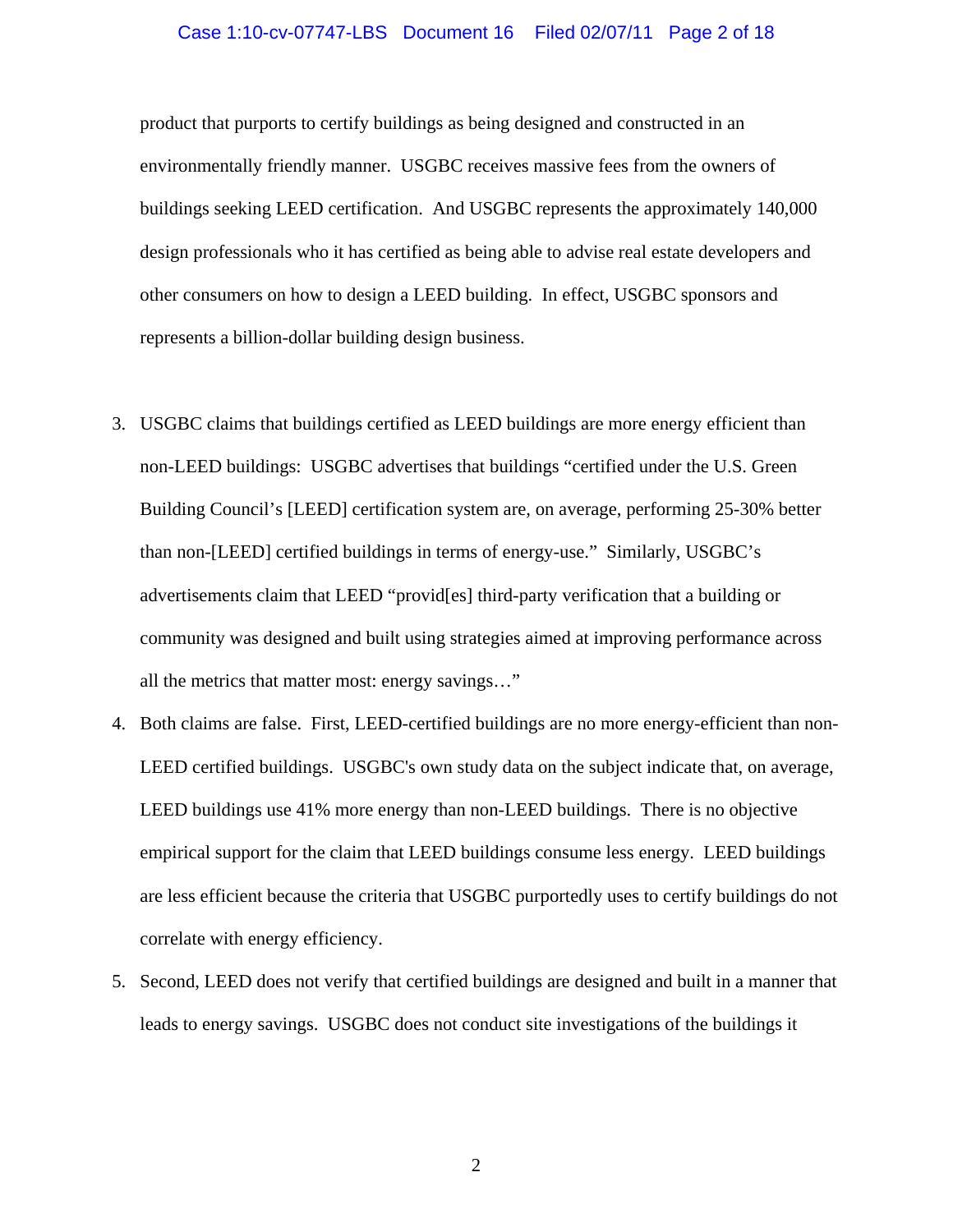### Case 1:10-cv-07747-LBS Document 16 Filed 02/07/11 Page 3 of 18

certifies, nor does LEED require buildings to actually perform as predicted as a condition of certification. Applicants essentially self-certify.

6. USGBC's false advertising misleads consumers and damages Plaintiffs: USGBC's false advertisements divert customers from Plaintiffs to professionals accredited by USGBC and/or its affiliates who provide advice about how to obtain LEED certification. Plaintiffs are losing customers because USGBC's false advertisements mislead the consumer into believing that obtaining LEED certification incorporates construction techniques that achieve energy-efficiency. As a result, Plaintiffs bring this action for injunctive relief and damages under the Lanham Act, 15 U.S.C. § 1125 et seq., as well as pendent state law claims for false advertising and deceptive trade practices.

#### **JURISDICTION**

7. Pursuant to 28 U.S.C. § 1331, this Court has original jurisdiction in that this is a civil action arising under the laws of the United States. Venue is proper in this judicial district pursuant to 28 U.S.C. § 1391(b).

#### **PARTIES**

8. At all times material hereto, Plaintiff, Henry Gifford (hereinafter "Gifford") was and is a permanent resident of New York, New York. Gifford is a consultant who provides advice about how to reduce energy costs. Gifford Fuel Saving, Inc. is a corporation organized under the laws of the State of New York that provides energy saving heating and cooling system design and advice about how to reduce energy costs.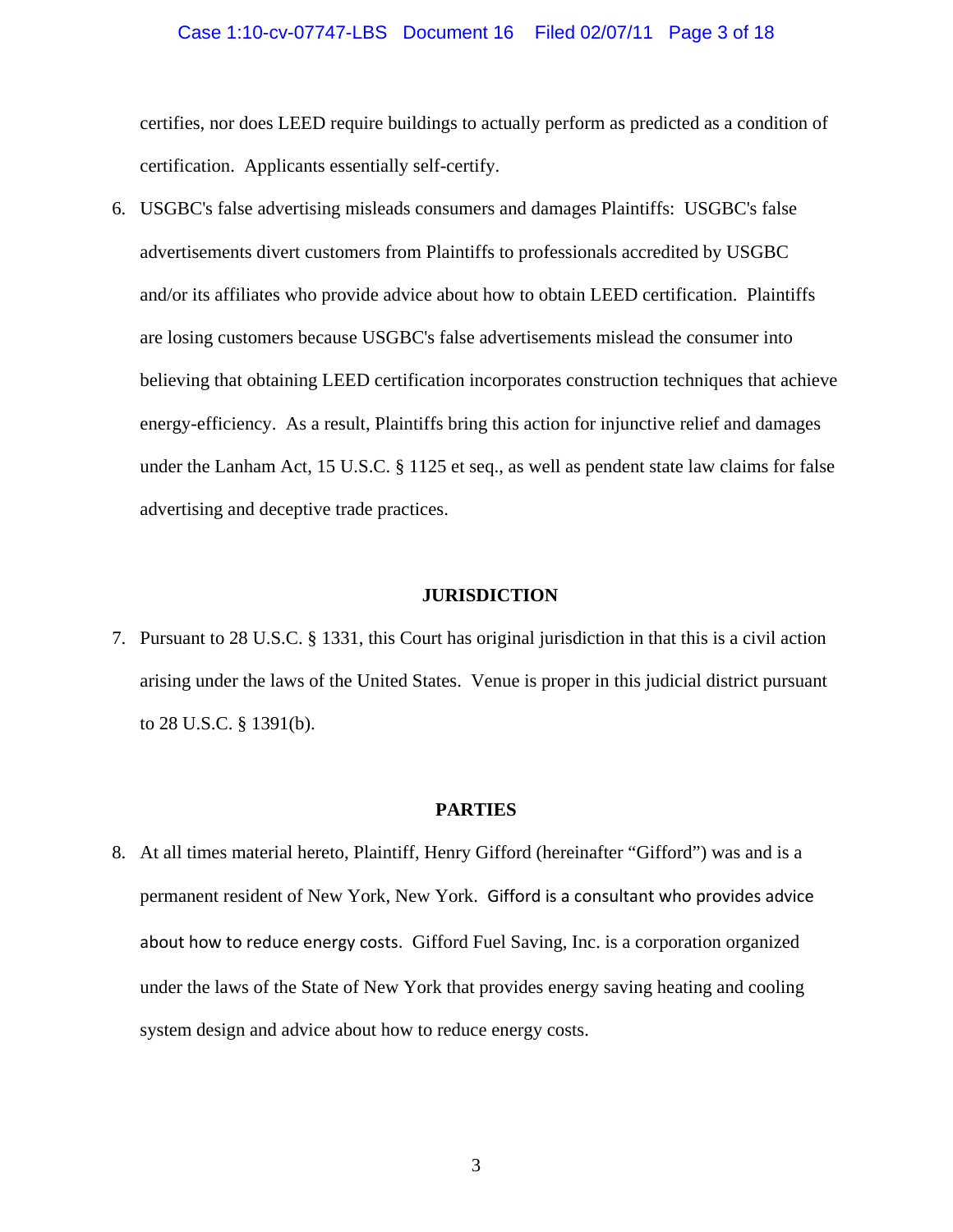### Case 1:10-cv-07747-LBS Document 16 Filed 02/07/11 Page 4 of 18

- 9. Matthew Arnold, a licensed architect, is a permanent resident of Sterling, Virginia. Arnold is in the business of providing advice about how to design energy-efficient and sustainable buildings.
- 10. Andrew Äsk, a professional engineer licensed in Ohio, Minnesota, Florida, (also previously licensed in Nebraska and Pennsylvania), is a permanent resident of Cape Coral, Florida. Ask is a well known member of the building science community, a Life Member of American Society of Heating, Refrigeration and Air-Conditioning Engineers, and has 41 years as a licensed engineer diagnosing, designing, and retrofitting heating and cooling systems in order to improve performance and energy utilization. In addition to a number of trade journal articles and columns, Mr. Äsk is the author of *H2No: Mechanical Systems and Moisture Control*, a book written for people who are not HVAC professionals.
- 11. Elisa Larkin, President of B'Green Environmental, Inc., residing in Norman, Oklahoma. Larkin specializes in moisture barrier design and mold remediation.
- 12. At all times material hereto, Defendant USGBC was a corporation based in Washington, D.C. with offices at 1800 Massachusetts Avenue NW, Suite 300, Washington, D.C. 20036.
- 13. Upon information and belief, USGBC maintains or used to maintain an office in New York.

### **FACTUAL ALLEGATIONS**

#### **Background: USGBC and LEED**

- 14. USGBC was founded in 1993 by a real estate developer, David Gottfried, and a marketing executive, Richard Fedrizzi.
- 15. In 2000, USGBC trademarked the LEED rating system.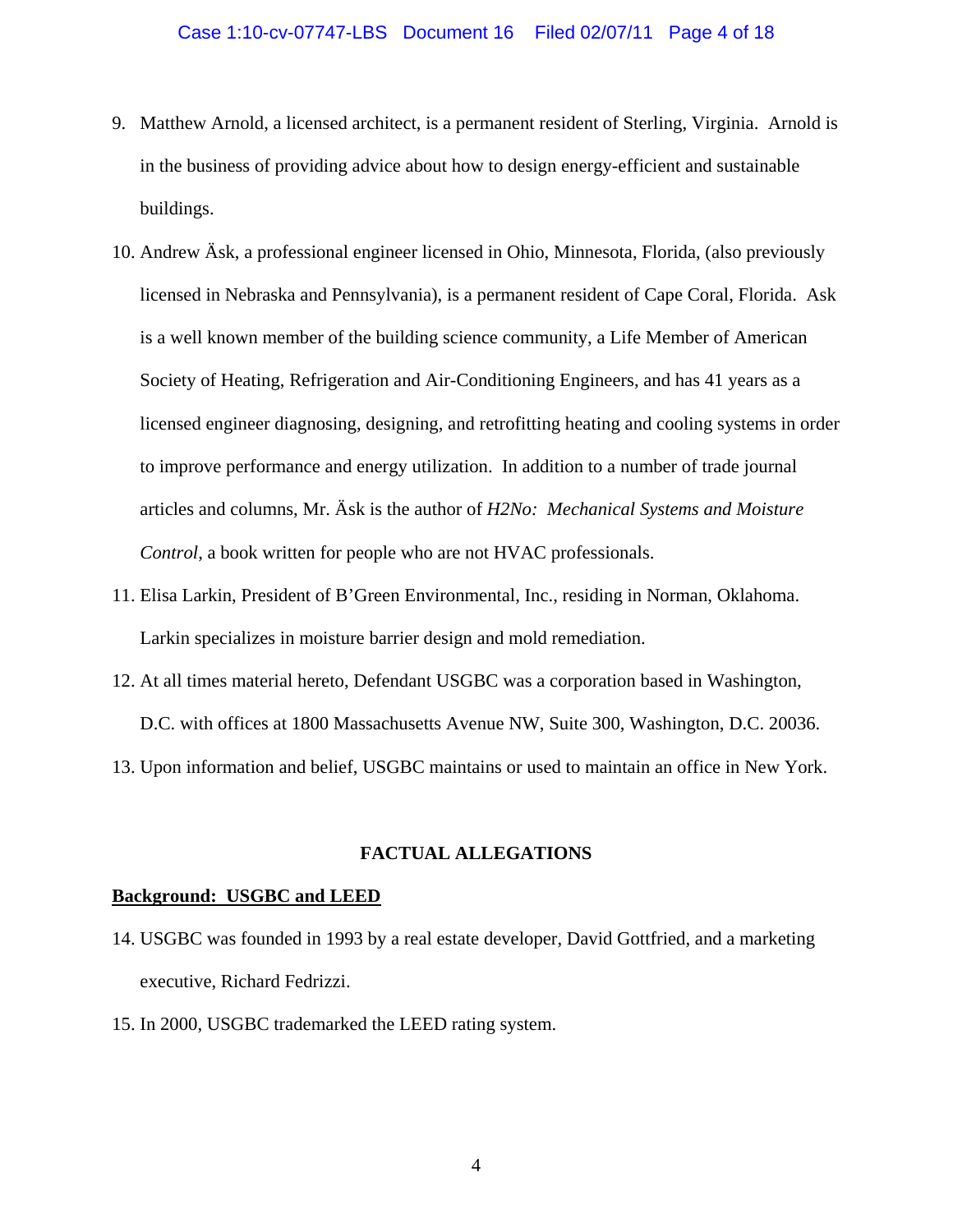- 16. According to USGBC, the purpose of LEED is to "provid[e] third-party verification that a building or community was designed and built using strategies aimed at improving performance across all the metrics that matter most: energy savings…"
- 17. The LEED rating system is not based on objective scientific criteria, e.g. BTUs of energy consumed per square foot per year but rather on computer modeling of anticipated energy use levels of a building's performance in terms of energy use, air quality, toxicity of building materials, or any objective scientific criteria.
- 18. Under the current the LEED rating system guidelines, a bike rack earns one point, an electric vehicle charging station earns one point, installing a floor grate to trap debris earns point, one point, use of "non-emitting materials" for adhesive and sealants earns one point, use of "nonemitting materials" in paints and coating earns one point, use of "non-emitting materials" in flooring systems earns one point.
- 19. Upon information and belief, USGBC and/or its affiliates have authorized or accredited approximately 140,000 individuals to serve as certified designers of LEED buildings (hereinafter, "USGBC sales representatives".). The hiring of a USGBC sales representative to prepare the certification application earns one point.
- 20. Obtaining LEED certification is not cheap. The minimum price for LEED certification is \$2,900. For buildings over 50,000 square feet the cost is \$.04 per square foot, plus membership fees, plus an initial \$900 "registration" fee.
- 21. USGBC and/or its affiliates also receive significant fees from the individuals that it certifies as being LEED-accredited professionals. These professionals spend hundreds of dollars on exam fees and on exam materials, e.g. USGBC LEED Associate Study Guide (\$85), USGBC LEED Core Concepts Guide (\$35), USGBC LEED AP Building Design + Construction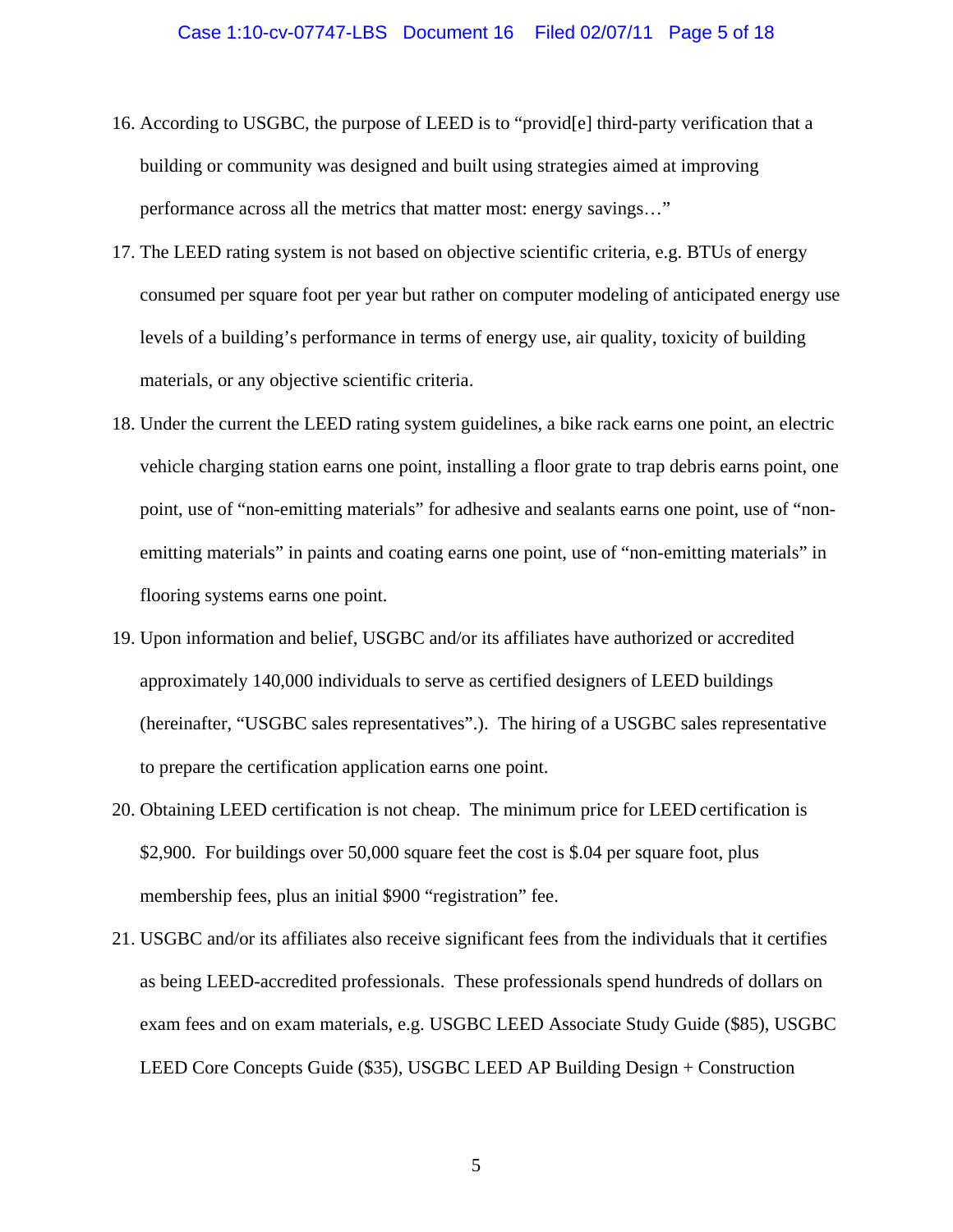# Case 1:10-cv-07747-LBS Document 16 Filed 02/07/11 Page 6 of 18

Study Guide (\$85), and the Green Building Design and Construction Reference Guide, 2009 Edition (\$185)).

- 22. Although USGBC may technically have  $501(c)(3)$  status, it is a big business and, in 2008, reported revenues of \$64,000,000.00 in 2008. Upon information and belief, in 2008, USGBC created Green Building Certification Institute, to develop and administer the professional certificate exams, which reported revenue of \$18,675,810.00 in 2008.
- 23. The revenues that USGBC and its affiliates receive from LEED are just the tip of the iceberg. USGBC drives and represents the business of the 140,000 individuals who it has accredited.
- 24. Upon information and belief, these individuals have received billions of dollars for designing and constructing LEED buildings.

#### **USGBC's Energy Savings Advertising**

- 25. Given the high fees that USGBC charges for its certifying a building as a LEED building and the massive fees received by LEED-certified professionals for designing and constructing LEED buildings, USGBC has strong financial incentives to encourage as many buildings as possible to seek LEED certification. Unsurprisingly, USGBC makes great efforts to advertise, promote, and market LEED for the purpose of encouraging and expanding the use of the LEED certification system.
- 26. USGBC's website states that "[b]y using less energy, LEED-certified buildings save money for families, businesses and taxpayers[.]"
- 27. Its website also states that LEED verifies that a building was "designed and built using strategies aimed at improving performance across all the metrics that matter most: energy savings…"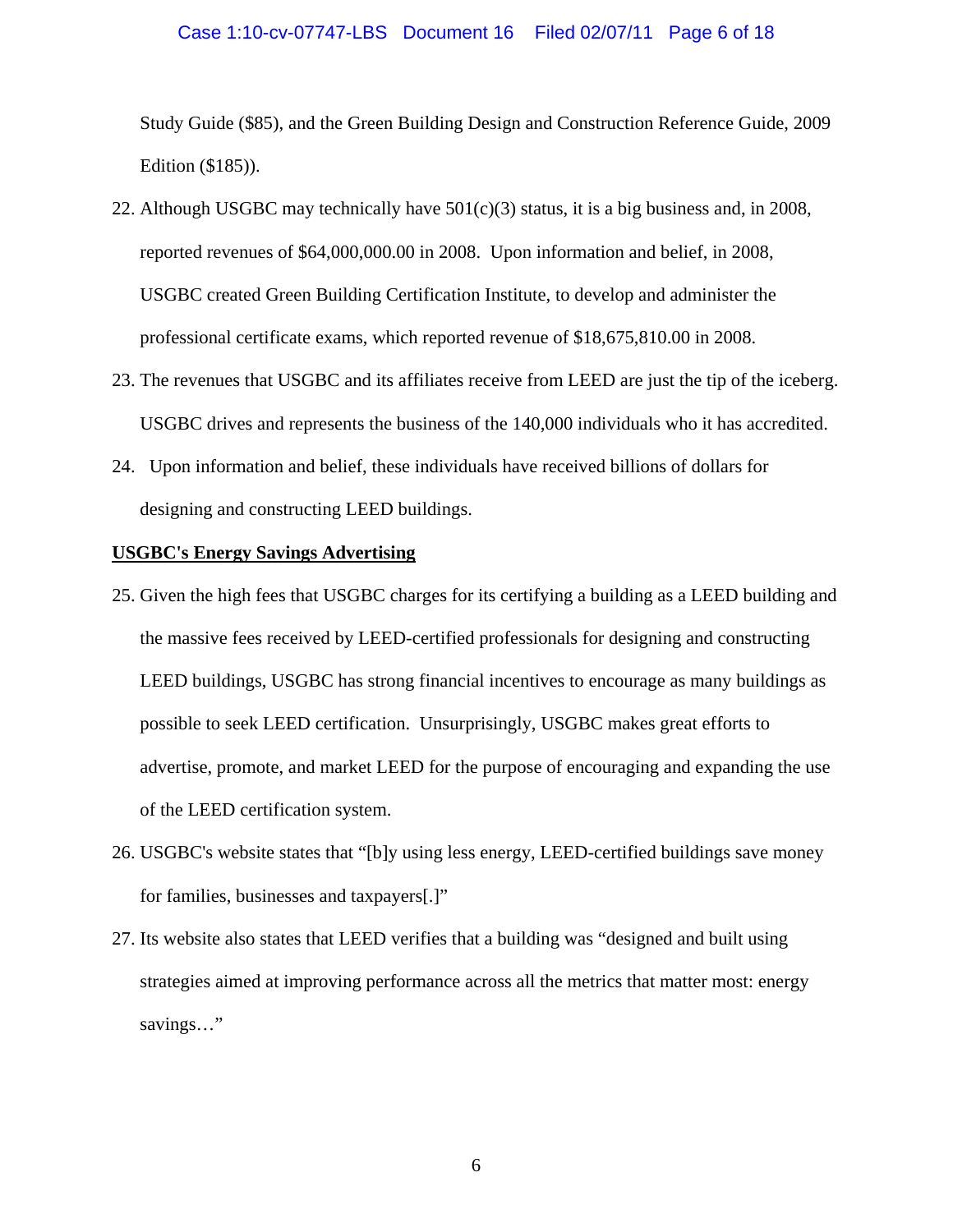#### Case 1:10-cv-07747-LBS Document 16 Filed 02/07/11 Page 7 of 18

- 28. USGBC promotes LEED in brochures. For instance, a 2006 brochure published by USGBC entitled "Transforming the Built Environment" (which was still available on the world wide web as of February 6, 2011,) displays a table that shows "Average Bottom Line Savings" in LEED buildings were "30% energy savings" and "30-50% water use savings".
- 29. In July 2007, USGBC published "The LEED Guide" (which was still available on the world wide web as of February 6, 2011,) which stated that "Studies show that, on average, buildings that have been certified as green by the Leadership in Energy and Environmental Design (LEED) Green Building rating System, cost a mere 1 to 2 percent more than conventional construction — and the investment is paid back in full within the first year based on energy savings alone."
- 30. USGBC also advertises LEED in press releases. For instance, on April 3, 2008, USGBC issued a press release (which was still available on the world wide web as of February 6, 2011,) stating that LEED buildings use 25-30% less energy than non-LEED buildings: "third party certified buildings outperform their conventional counterparts across a wide variety of metrics, including energy savings, occupancy rates, sales price and rental rates. In the [New Buildings Institute] Study, the results indicate that new buildings certified under [USGBC's] LEED certification system are, on average, performing 25-30% better than non-LEED certified buildings in terms of energy use."
- 31. USGBC concealed the fact that it sponsored the March 2008 New Buildings Institute Study (the "NBI Study" or "USGBC Study") referenced in the April 3, 2008 press release.
- 32. USGBC's claims regarding the 2008 study are literally false on several grounds:
	- a. The USGBC Study sample was comprised of just 22% of LEED-certified buildings, not all LEED-certified buildings. Five hundred and fifty-two buildings had been LEED-certified at the time of the NBI study but only 252 responded to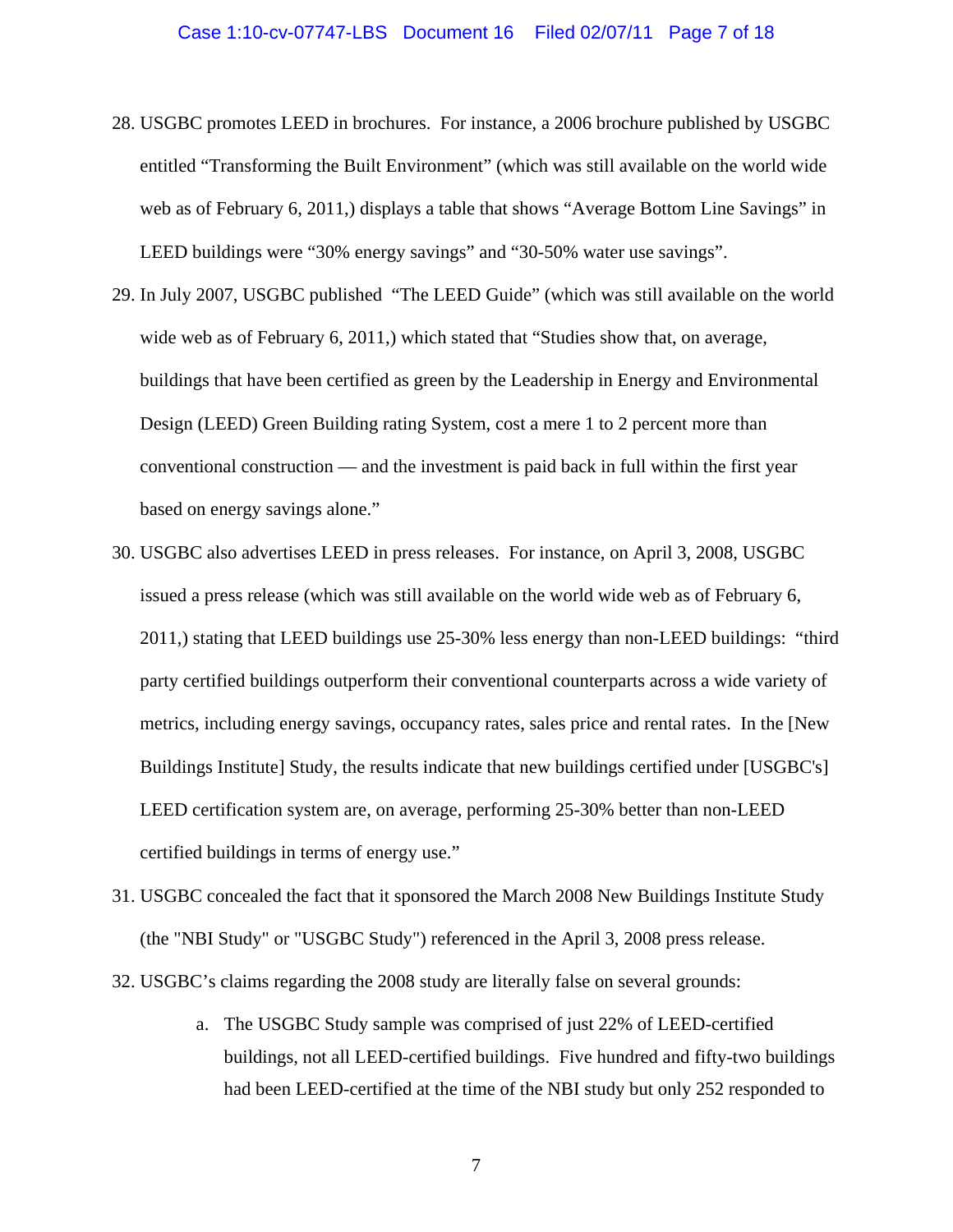the survey, and only 121 were included in the study. Less than half of LEED certified buildings responded to the survey, and half of those were eliminated from the sample. A building with a staff member motivated enough to respond to the survey will be more likely to have energy efficient operations regardless of whether the building is LEED or not. Furthermore, owners of LEED certified buildings could be expected to indulge in puffery, given their vested interest in increasing the value of the LEED certification for which they paid a substantial premium. The self-selection bias is so obvious, it's about as reliable as using breathalyzer tests of drivers who volunteer to be tested as a gauge of how many people drink and drive.

- b. The NBI Study compared a set of new buildings to a set of old buildings. LEED buildings were compared in the NBI study to a database of 5,215 buildings maintained by the United States Energy Information Administration's Commercial Buildings Energy Consumption Survey's catalog (hereinafter "CBECS"). CBECS includes buildings that were built as early as 1920. The LEED sample consists exclusively of buildings built or renovated after 2000. The energy use data of the LEED buildings reflect at least in part energy savings inherent in the post-2000 building practices, e.g. modern lighting fixtures, cooling equipment, insulation, etc., and are not necessarily attributable to LEED elements.
- c. USGBC compares the *median* average BTUs used per square foot used in LEED buildings to the *mean* average used in CBECS buildings. Mean average can be a much higher number than a median, e.g. the median price of a Manhattan townhouse in 2009 was \$3.4 million, the mean average price was over \$5 million.
- a. When asked why the NBI Study compared median to mean values rather than mean to mean values, an NBI analyst said, "[W]e did use the median in this data to avoid being skewed by the extreme results."
- b. The NBI Study measured the total number of BTUs of energy per square foot per year used by each building and determined that the LEED building sample had a median energy use index of  $69^{21}$ , meaning that they use a total of 69,000 BTUs of energy per square foot per year. If all 121 LEED-certified building had been included, i.e. if the mean average were calculated, it would show a mean average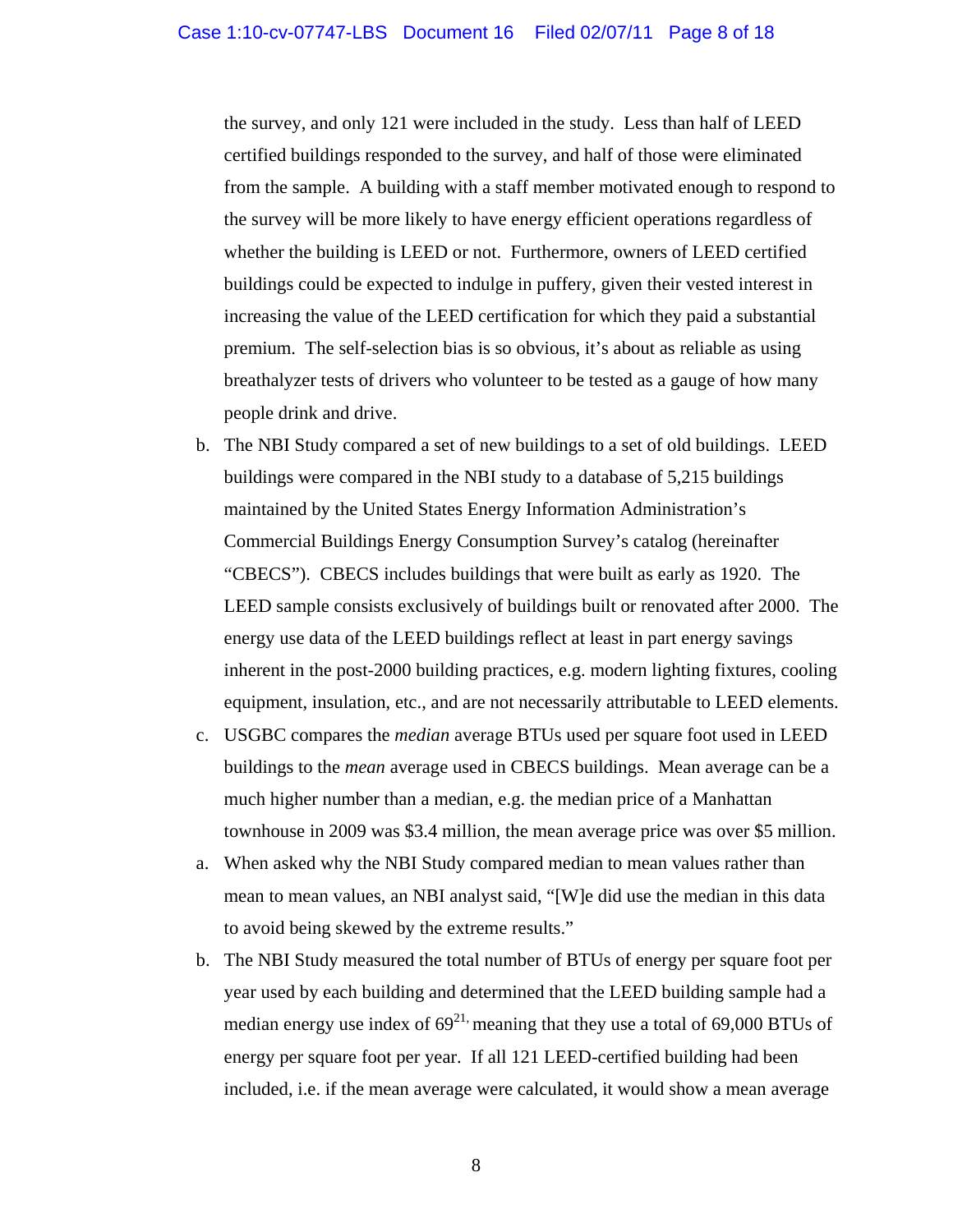# Case 1:10-cv-07747-LBS Document 16 Filed 02/07/11 Page 9 of 18

energy use value of 105, which is 29% higher than the mean average energy use of the CBECS.

- 33. Upon information and belief, the NBI Study is the only study or research on which USGBC relies in making its claim that LEED buildings have lower energy costs than non-LEED buildings.
- 34. Upon information and belief, USGBC has advertised LEED building as using less energy than non-LEED buildings in a variety of media, including but not limited to print and electronic media.
- 35. USGBC's false advertising has caused others to advertise LEED buildings as using less energy than non-LEED buildings. For instance, the business magazine *Fast Company*, published an article on December 19, 2007 (which was still available on the world wide web as of February 6, 2011,) that stated: "Anything that cuts [electricity use and greenhouse-gas emissions] as USGBC-certified buildings do—by an average of 25% to 30%—is surely a plus." Additionally, What'sGreen.com advertises that "[b]uildings certified under the [USGBC] LEED certification system are, on average, performing 25-30% better than non-LEED certified buildings in terms of energy use." Similarly, LAI engineering states that "[n]ew LEED certified buildings are, on average, performing 25-30% better than non-LEED certified buildings in terms of energy use."
- 36. In light of USGBC's decision to use select data and sham methods to analyze that data, USGBC's false promotion and advertising of LEED's purported energy savings was willful.

# **USGBC's Advertising about Third-Party Verification**

37. In another attempt to mislead consumers in order to get them to utilize the LEED system and USGBC-certified professionals, USGBC claims that LEED is "providing third-party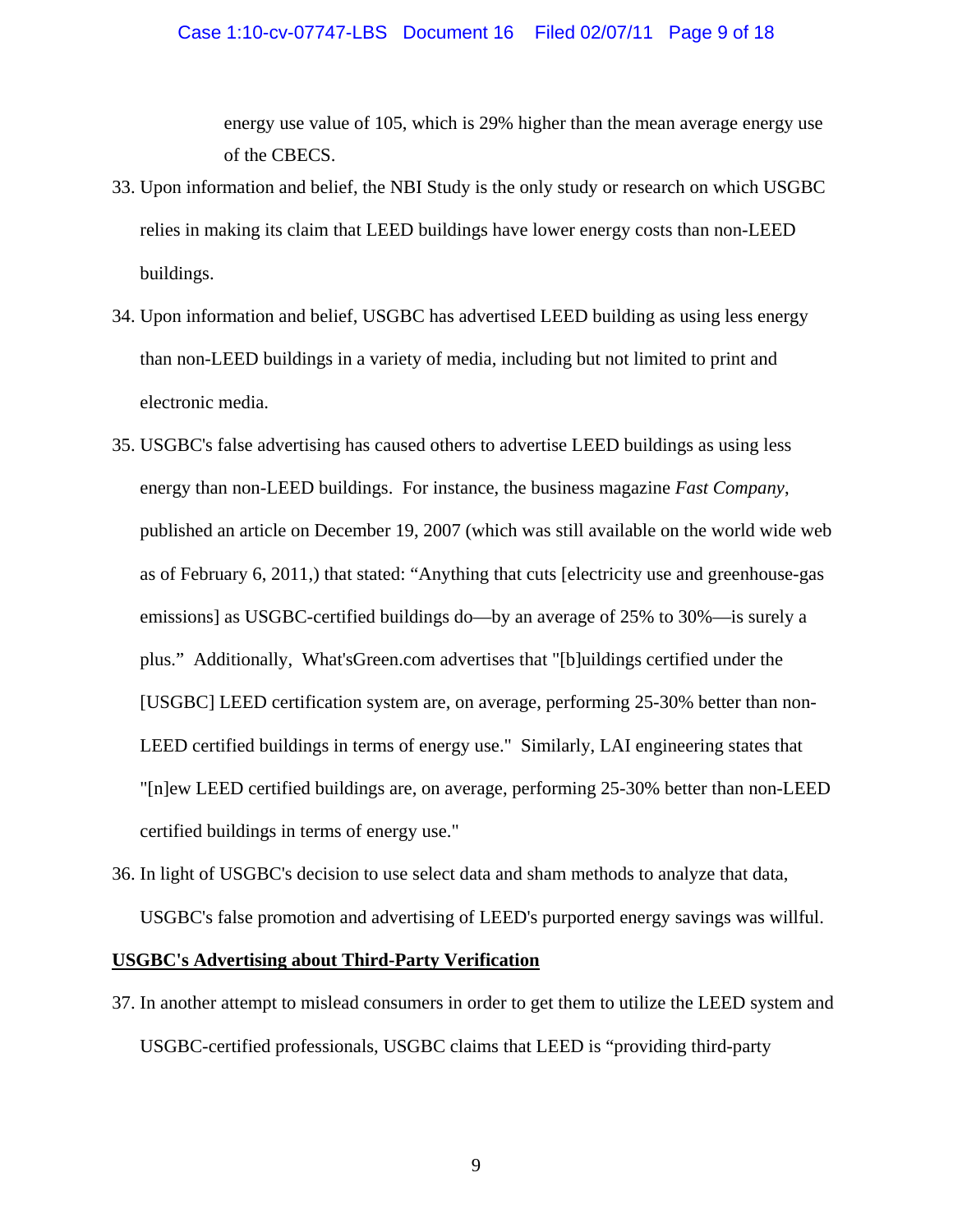verification that a building or community was designed and built using strategies aimed at improving performance across all the metrics that matter most: energy savings…"

38. This claim is false on its face in several ways:

- a. There is no verification of the applications submitted for LEED certification;
- b. Certification does not require actual energy use data;
- c. USGBC does not have the staff or expertise to evaluate these applications.
- 39. Far from providing "verification" "that a building or community was designed and built using strategies aimed at improving performance," USGBC essentially allows applicants to self-certify.
- 40. For instance, in 2008, a group of Wisconsin residents sought a refund of the certification fees they paid for LEED Gold certification of a \$28M high school built in Eagle River (Northland Pines High School). Northland Pines was heralded as the nation's first LEED Gold high school. People who served on the Northland Pines' building committee appealed the LEED certification after licensed engineers found complete failure to comply with LEED's own mandatory energy and atmosphere quality requirements for certification. Their appeal was disregarded by USGBC. The appellants' Executive Summary reads: "Not completely complying with all the LEED prerequisites is a plaque removal event. This experience makes it very clear that USGBC scrutiny of LEED applications is severely lacking. While some instances of non-compliance with LEED may be minor or innocent, it is abundantly obvious that the granting of LEED Certification at [Northland Pines High School] left a lot to be desired…The violations of the LEED prerequisites in this building are numerous and are neither minor nor innocent. Unfortunately, most designers and owners are not inclined to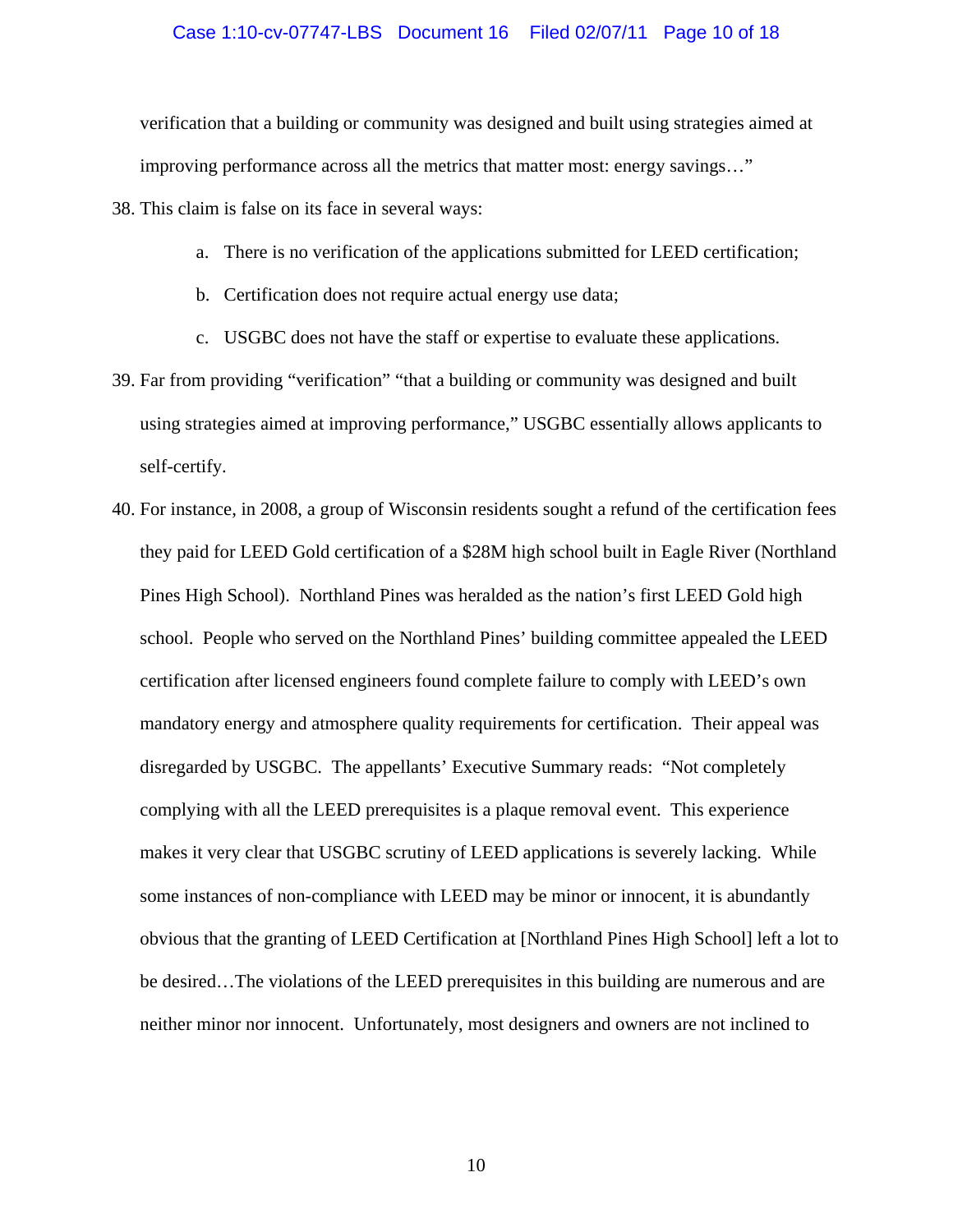dispute or question LEED Certification after it is granted, especially if it might reflect unfavorably on them."

41. The Northland Pines appeal is best summed up by the public statement released by the appellants who served on the building committee:

> "On behalf of the taxpayers of Vilas County who would like to know with certainty whether they got what they paid for or not, we ask the engineering community to look at this file and tell us, did we miss something here? How can it be all right to certify a building that doesn't fully comply with the rules set forth by the body that is doing the certifications?"

- 42. Upon information and belief, USGBC frequently certifies buildings as LEED buildings despite the fact that they do not meet USGBC's own requirements to be certified as a LEED building.
- 43. Upon information and belief, USGBC has falsely advertised LEED-certification as being verified by a third-party in a variety of media, including but not limited to print and electronic media.
- 44. USGBC knows it does not adequately verify how LEED-certified buildings are designed and constructed and USGBC's advertising about verification was intentionally false.

# **USGBC Makes Other False Claims**

- 45. Upon information and belief, USGBC's advertisements are false in other material aspects.
- 46. For instance, USGBC advertises that LEED-certified and other allegedly "green" buildings "Boost Employee Productivity."
- 47. Upon information and belief, this claim is false.

# **Plaintiffs' and Consumers' Injuries**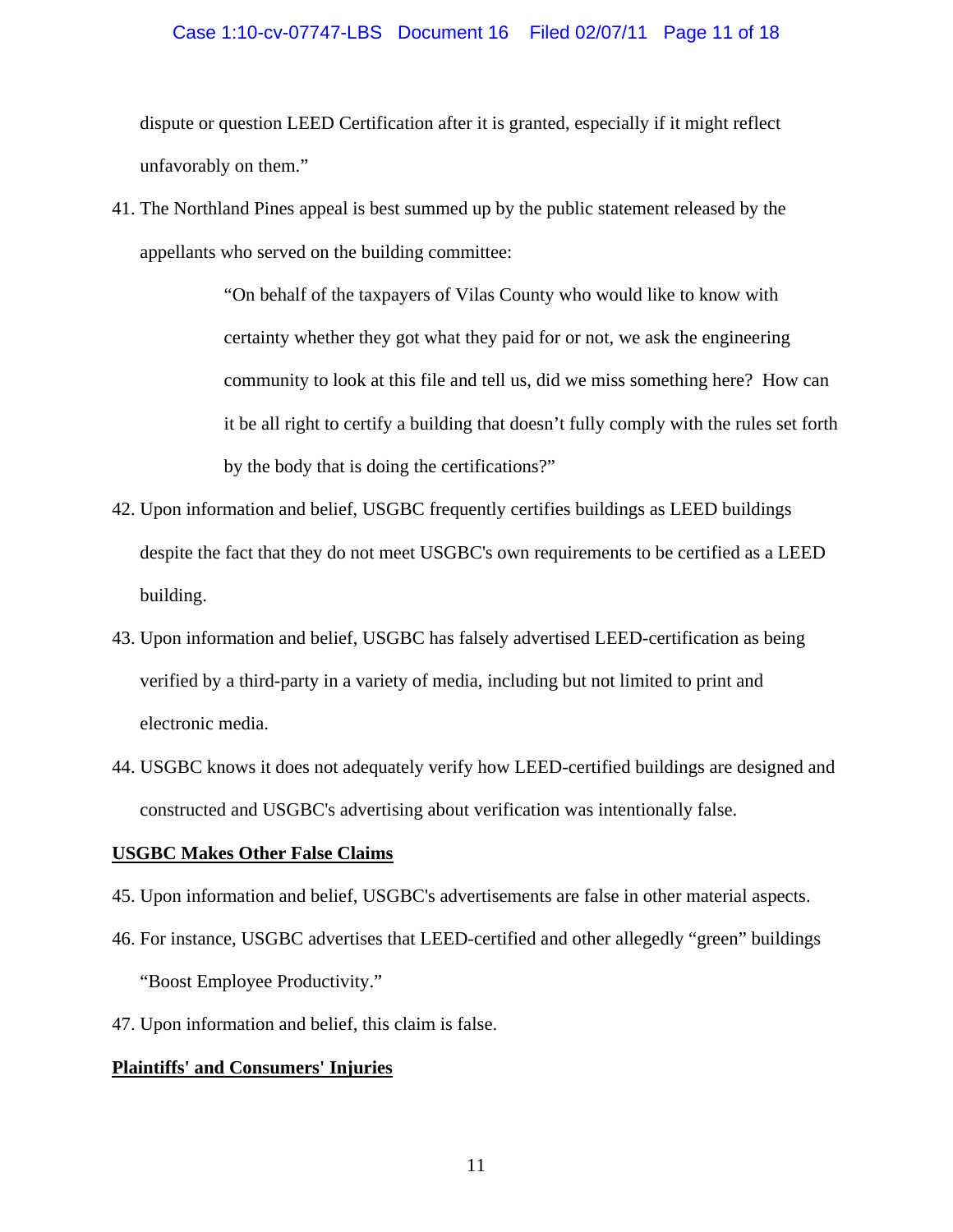- 48. Plaintiffs compete with USGBC in providing advice to consumers about how to design and construct energy-efficient and sustainable buildings.
- 49. USGBC's false advertising has injured Plaintiffs in the following ways:
	- a. USGBC's false advertising causes consumers of building design and construction advice to utilize a LEED-certified professional instead of Plaintiffs because consumers mistakenly believe that LEED-certified professionals will design a LEED-certified building that is verified by a third-party to be more energyefficient than the building that Plaintiffs would design;
	- b. USGBC's false advertising causes consumers of building design and construction services to purchase the design and construction advice contained in the LEED certification system as opposed to purchasing Plaintiffs' design and construction advice;

c.

Dollars spent on LEED are dollars not available for more productive, performance-based designs like the ones designed by Plaintiffs.

- 50. USGBC's false and misleading advertising campaign has resulted in actual injury to the public. Consumers are being deceived into believing that the LEED-certification will be verified by a third-party to reduce their energy costs. Not only will these consumers suffer in many cases by actually using more energy, rather than less, but they will have to spend thousands of dollars on LEED certification they believed would help them use less energy.
- 51. As a result of USGBC's intentional, deliberate and willful misrepresentations, the Plaintiffs and the public have been injured. Unless USGBC is enjoined by this Court and ordered to retract and correct its false and misleading advertising and statements, USGBC's statements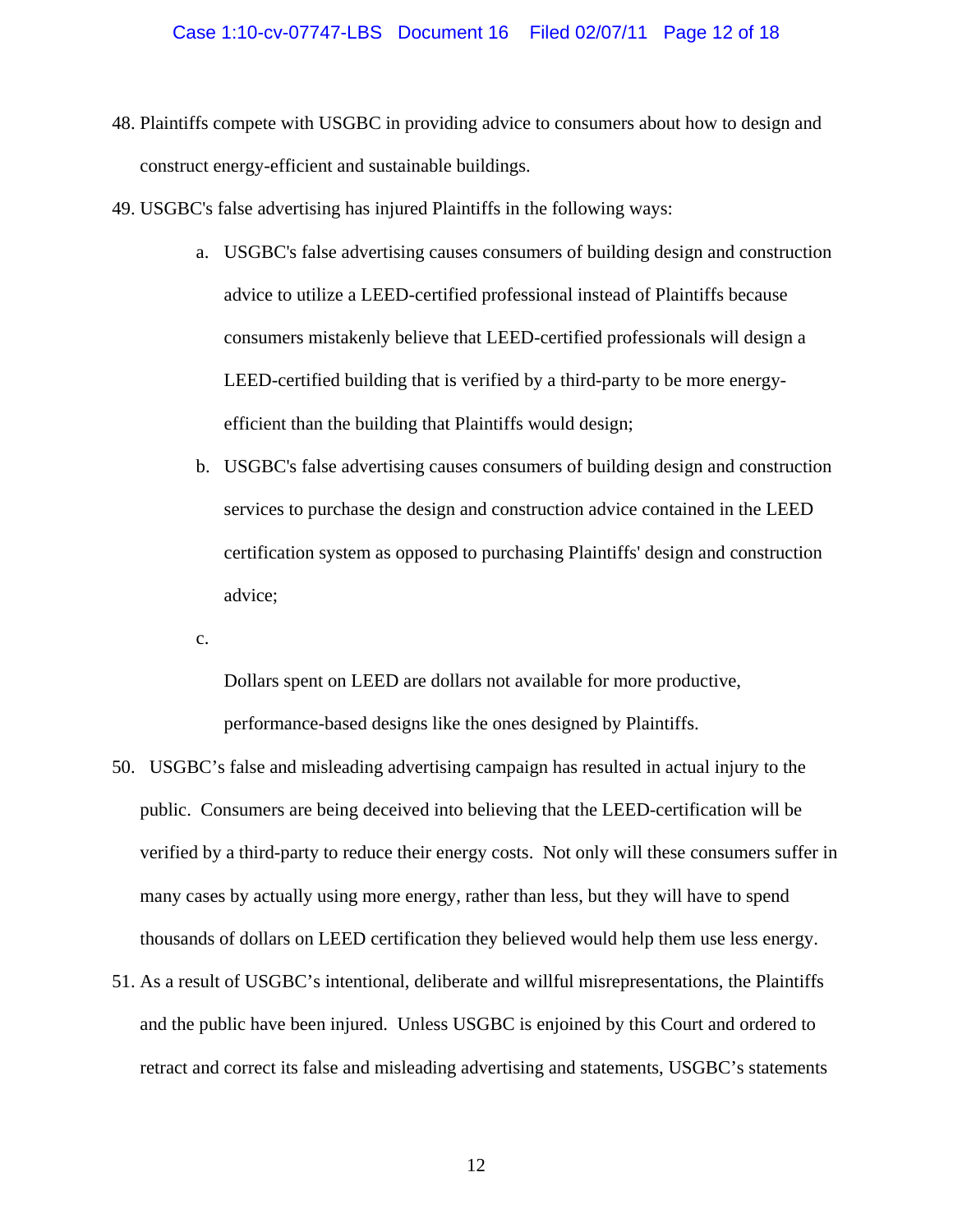will continue to mislead the public and cause the Plaintiffs to suffer a loss of consumer confidence, sales, profits, and goodwill, along with the cost of remedial corrective consumer education.

# FIRST CAUSE OF ACTION

# FALSE ADVERTISING VIOLATION OF § 43(a) of THE LANHAM ACT

- 52. The Plaintiffs repeat and reallege the paragraphs above as if fully rewritten herein.
- 53. The Lanham Act, Section 43(a)(1)(B), 1125(a)(1)(B) prohibits any "false or misleading description of fact, or false or misleading representation of fact, which... in commercial advertising or promotion, misrepresents the nature, characteristics, qualities, or geographic origin of his or her or another person's goods, services, or commercial activities shall be liable in a civil action by any person who believes that he or she is or is likely to be damaged by such act."
- 54. USGBC's advertising expressly and impliedly conveys the false message to the market that if a building is granted LEED certification it is verified by a third-party to be more energy efficient.
- 55. This advertising is false on its face and is material to consumers' real estate spending decisions and to the policy decisions of voters, taxpayers, developers, municipalities, and legislators at the local, state and federal levels.
- 56. At all relevant times, USGBC knew that its advertisements were false and intended them to be false.
- 57. USGBC's misrepresentations have and will continue to deceive consumers and voters, taxpayers, developers, municipalities, and legislators at the local, state and federal levels.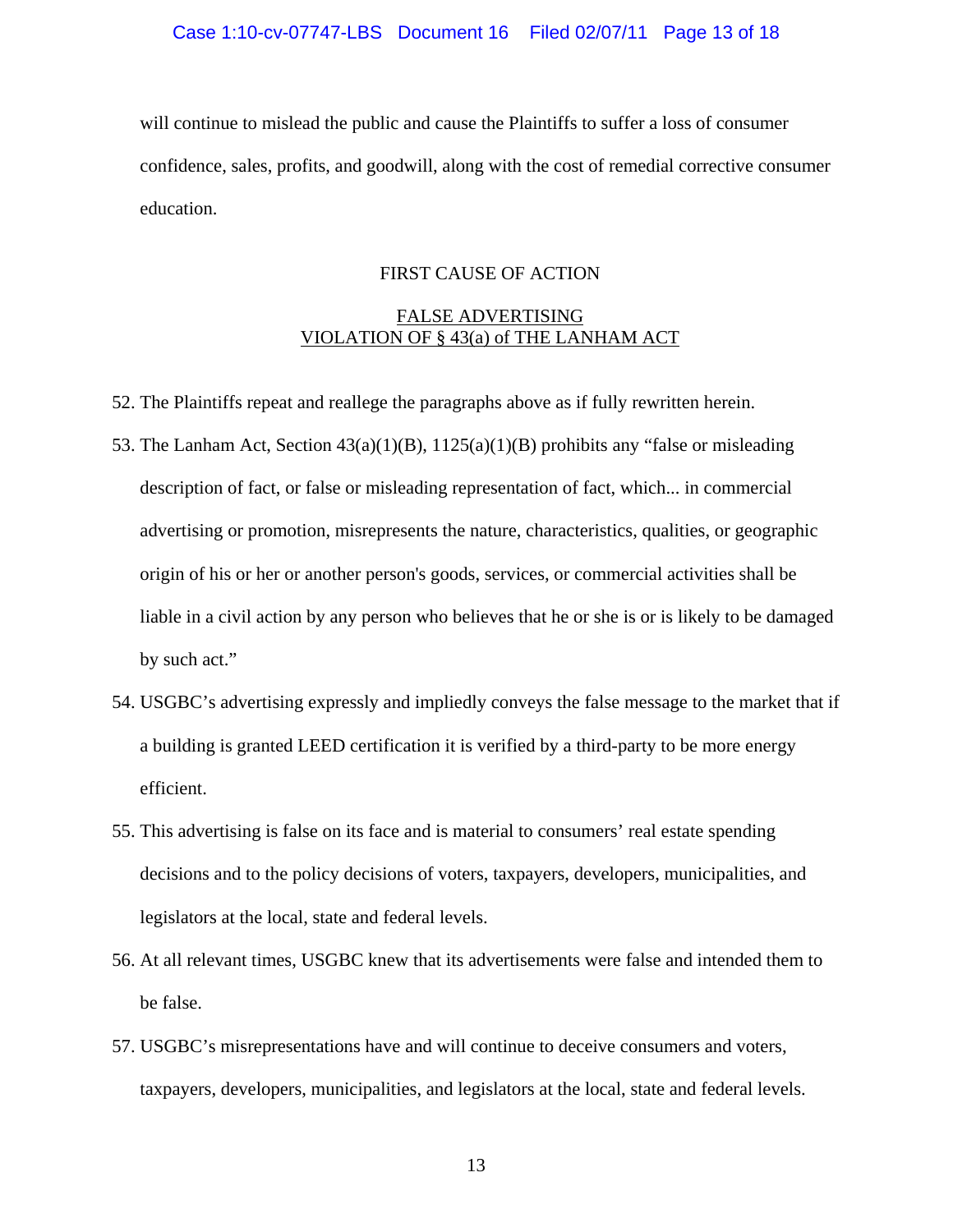- 58. Upon information and belief, USGBC claims have appeared in commercial advertising and promotions in several states, including print advertisements in national publications and internet advertising, and are therefore in interstate commerce.
- 59. USGBC's false advertising has a massive impact on interstate commerce because billions of dollars have been spent on LEED-certified buildings that would not have been spent had USGBC told the truth about LEED certification.
- 60. Plaintiffs are entitled to injunctive relief, damages, and attorney fees.

# SECOND CAUSE OF ACTION

# DECEPTIVE TRADE PRACTICES New York State General Business Law § 349 (a) and §349 (h)

- 61. The Plaintiffs repeat and reallege reallege the paragraphs above as if fully rewritten herein.
- 62. Pursuant to New York State General Business Law § 349 (a), deceptive acts or practices in the conduct of any business, trade or commerce or in the furnishing of any service in the State of New York are unlawful.
- 63. Pursuant to New York State General Business Law § 349 (h), any person who has been injured by reason of any violation of this section may bring an action in his own name to enjoin such unlawful act or practice, an action to recover his actual damages or fifty dollars, whichever is greater, or both such actions.
- 64. Plaintiffs repeat and reallege the allegations contained above as if fully set forth herein.
- 65. USGBC's promotion, marketing and advertising of its LEED rating system is false or misleading, deceptive, and is directed at the general public and consumers, including those within the State of New York.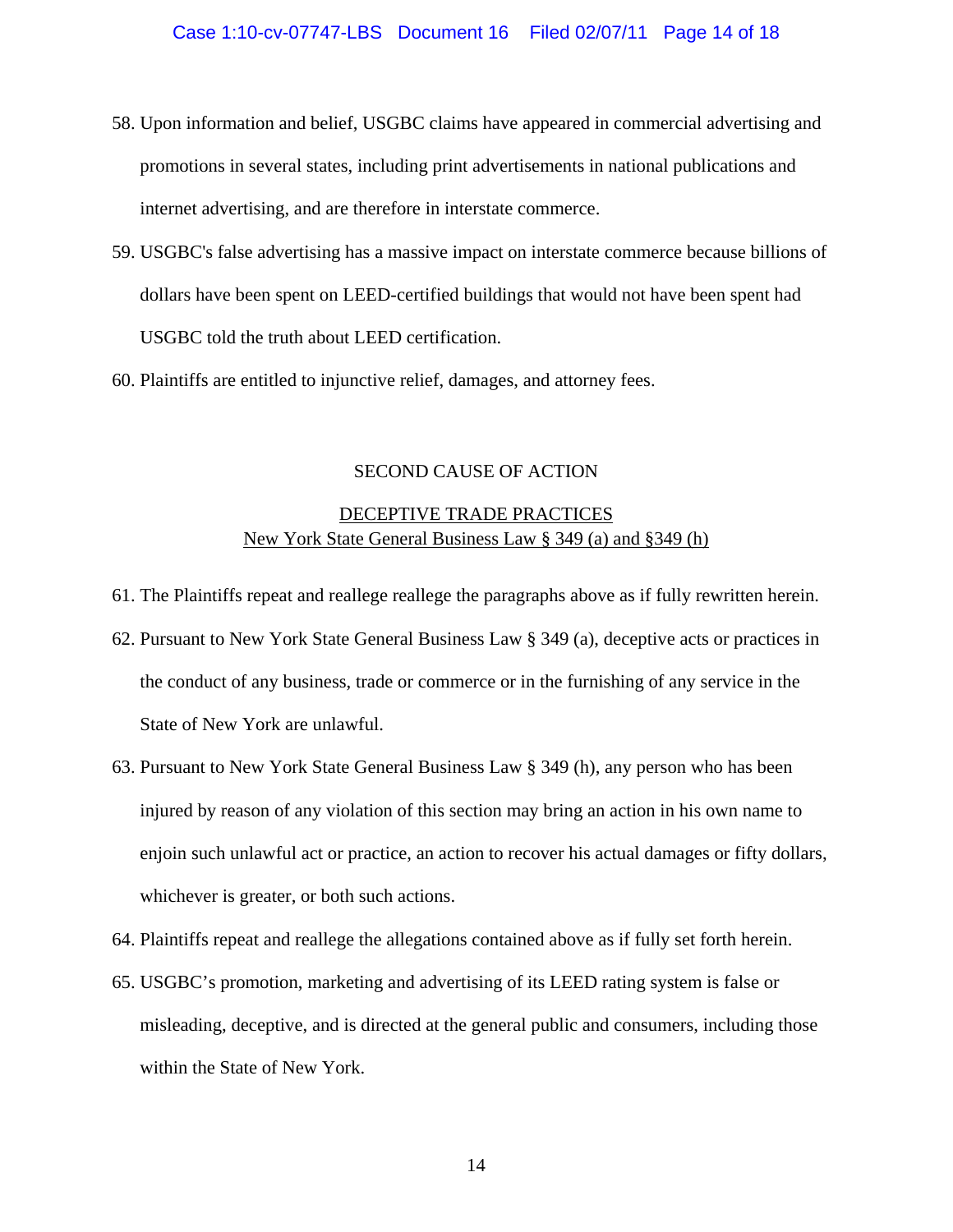- 66. USGBC's products have been, and continue to be, advertised and sold within the State of New York.
- 67. USGBC's false advertising, marketing and promotion described hereinabove intentionally, deliberately, willfully or knowingly deceives the public and consumers, confuses or is likely to confuse the public and consumers, and materially mislead consumers as to the nature, characteristics and/or qualities of its product.
- 68. Consumers have reasonably relied and/or are likely to rely upon these misrepresentations in making purchasing decisions and have been injured and damaged and are likely to be further damaged by USGBC's statements and actions described hereinabove violation of New York General Business Law § 349 (a) and (h).
- 69. USGBC's statements and actions described herein entitle the Plaintiffs to increased damages, reasonable attorneys' fees and injunctive relief under New York General Business Law § 349 (h).

# THIRD CAUSE OF ACTION

# FALSE ADVERTISING New York State General Business Law § 350, §350-a, and § 350-e

- 70. The Plaintiffs repeat and reallege reallege the paragraphs above as if fully rewritten herein.
- 71. USGBC's promotion, marketing and advertising of its product is misleading, deceptive, and is directed at the general public and consumers, including those within the State of New York.
- 72. USGBC's products have been, and continue to be, advertised and sold within the State of New York.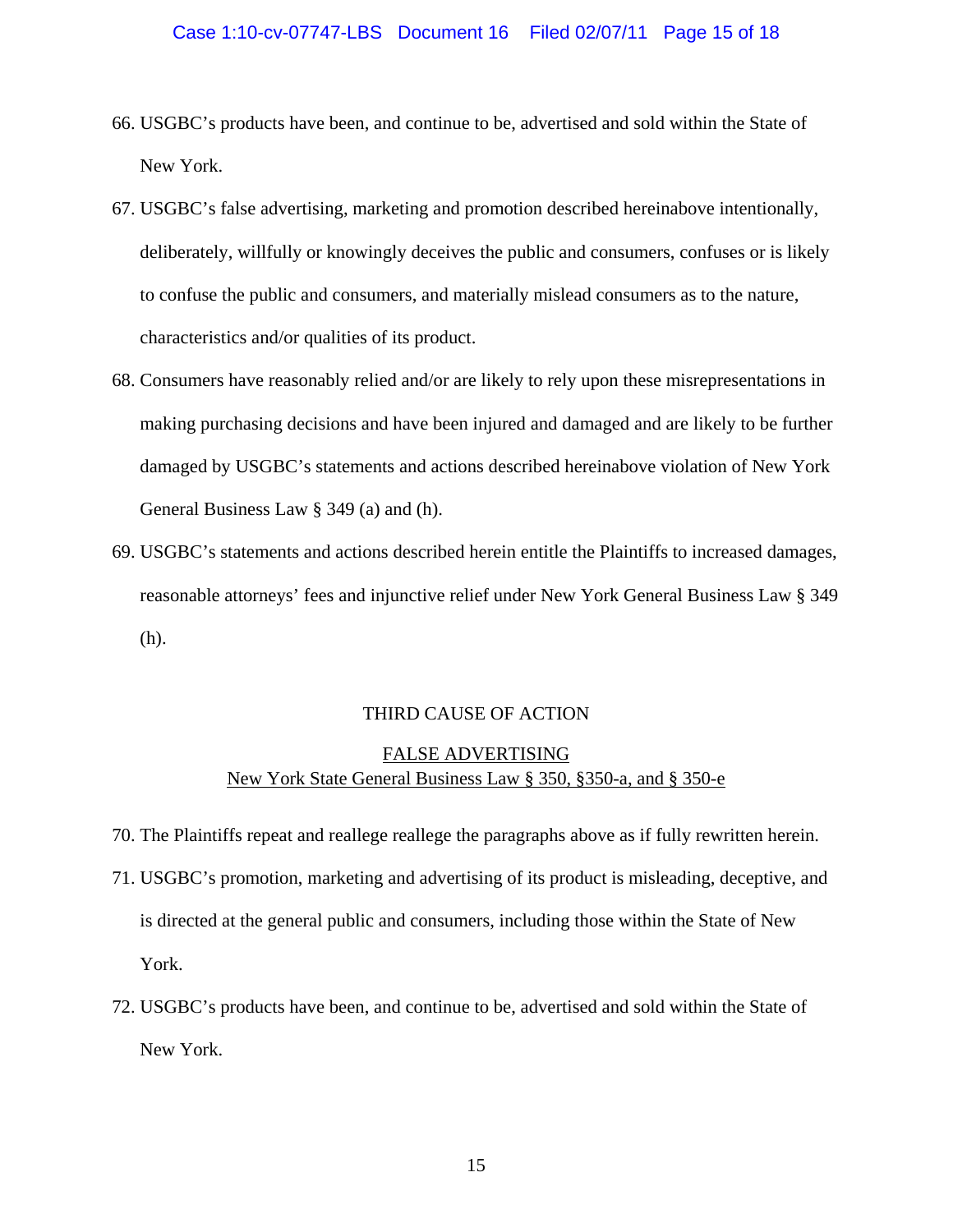- 73. USGBC's false advertising, marketing and promotion described hereinabove intentionally, deliberately, willfully and knowingly deceive the public and consumers, confuses or is likely to confuse the public and consumers, and materially misleads consumers as to the nature, characteristics and/or qualities of its product.
- 74. Consumers have reasonably relied and/or are likely to reasonably rely upon these misrepresentations in making purchase decisions and have been injured and damaged and are likely to be further injured and damaged by Defendants' statements and actions described hereinabove in violation of New York General Business Law §§ 350 and 350-a.
- 75. USGBC's statements and actions described hereinabove entitle the Plaintiffs to increased damages, reasonable attorneys' fees and injunctive relief, under New York General Business Law § 350-e.

## FOURTH CAUSE OF ACTION

## VIOLATION OF COMMON LAW

- 76. The Plaintiffs repeat and reallege the paragraphs above as if fully rewritten herein.
- 77. USGBC's conduct constitutes false advertising, unfair competition, and unfair business practices under the common law.
- 78. USGBC's actions demonstrate an intentional, willful and bad faith intent to harm the Plaintiffs for which there is no adequate remedy at law, and the Plaintiffs are entitled to injunctive relief at common law.

The Plaintiffs are also entitled to recover USGBC's profits, and the Plaintiffs' actual damages, costs, and attorneys' fees under common law.

# PRAYER FOR RELIEF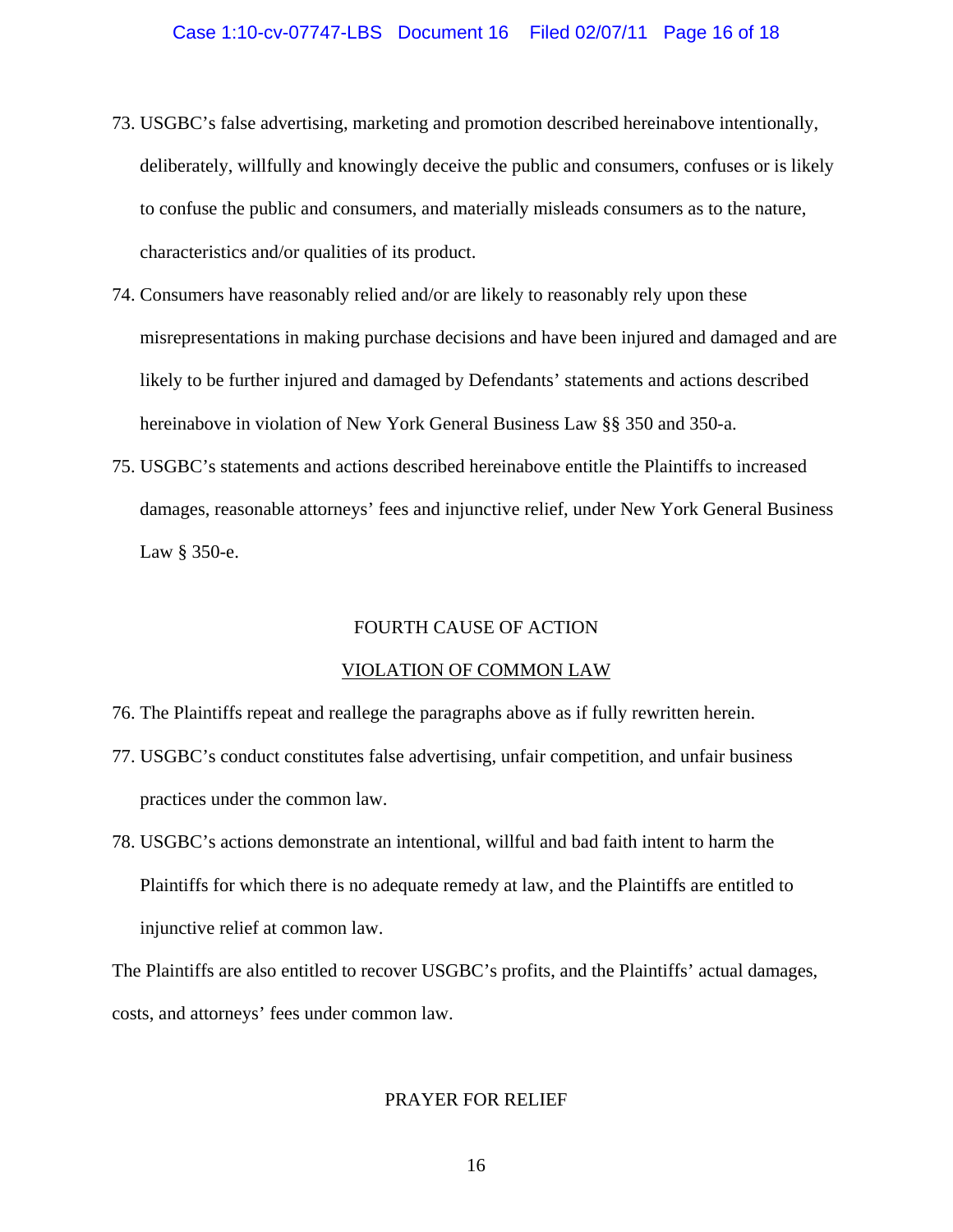73. The Plaintiffs request that the Court issue a permanent injunction ordering USGBC, its officers, agents, employees, and all other persons or entities acting in concert with them, to

a. immediately cease the dissemination of any advertising, marketing, or promotional statements, whether made expressly or by implication: 1) that LEED buildings are "performing 25-30% better than non-LEED certified buildings."; 2) that LEED buildings use less energy than non-LEED buildings; 3) that LEED-certification is proof, or verification in any way, that a building has been built according to plans or; 4) in any way misrepresenting or exaggerating the benefits of the LEED system;

b. issue appropriate corrective advertising and literature;

c. compel USGBC to disclose the actual energy use of LEED properties, e.g.., all LEED certified sites should be required to submit utility bills, for the entire year, once a year, for ten years after LEED certification, and upload those utility bills into an online database, accessible to the public, and searchable by street address, city, state, zip code, and containing PDFs of actual utility bills for said properties, along with the square footage as reflected by tax assessments, and indicating the CBECS use type category that the building fits within;

74. Award the Plaintiffs damages pursuant to 15 U.S.C. § 1117 and the statutory law of New York, in particular:

1) all of USGBC's profit derived from the unlawful conduct;

 2) all the Plaintiffs' damages sustained by reason of USGBC's unlawful acts, to be trebled in accordance with 15 U.S.C. § 1117;

 3) all expenditures required to correct the false and misleading statements alleged herein;